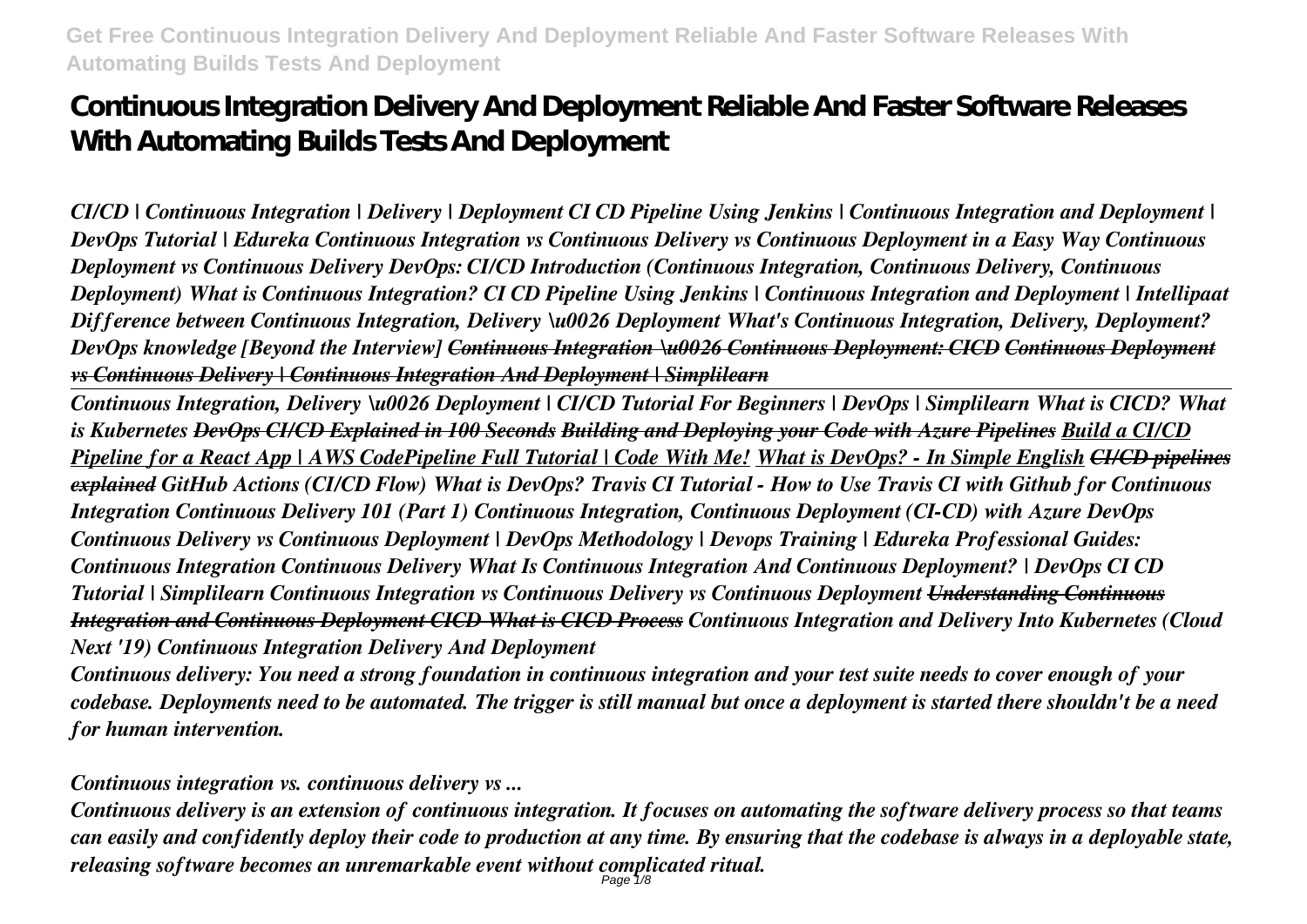# *An Introduction to Continuous Integration, Delivery, and ...*

*Continuous integration, continuous delivery, and continuous deployment are all practices that automate aspects of the develop and deliver phases. And each practice takes the automation one step further, starting with continuous integration.*

# *Continuous Delivery vs. Continuous Deployment | Microsoft ...*

*Modern software engineers usually have a general idea of what Continuous Integration, Continuous Delivery, and Continuous Deployment refer to in practice. However, the minute differences between these CI/CD processes often get confused. Below, we'll define the nuances between these concepts, and look at the advantages and disadvantages of such continuous development approaches.*

# *The Differences Between Continuous Integration, Delivery ...*

*CI/CD, which stands for continuous integration and continuous delivery (or deployment), aims to break down the walls that have historically existed between teams and instead institute a smoother development process. Benefits of continuous integration and continuous delivery CI/CD offers many benefits.*

#### *Continuous Integration and Continuous Delivery ...*

*The Continuous Integration (CI), Continuous Delivery (CD), and Continuous Deployment (CD) process is a framework that enables this approach. The biggest difference between these stages (CI/CDs) is whom it benefits most at each stage.*

#### *Continuous Delivery, Deployment & Integration: 20 Key ...*

*The commonly used terms "Continuous Integration", "Continuous Delivery" and "Continuous Deployment", are referred as an integral part of agile development.*

#### *What are Continuous Integration / Delivery / Deployment in ...*

*Abstract: Continuous practices, i.e., continuous integration, delivery, and deployment, are the software development industry practices that enable organizations to frequently and reliably release new features and products.*

*Continuous Integration, Delivery and Deployment: A ...*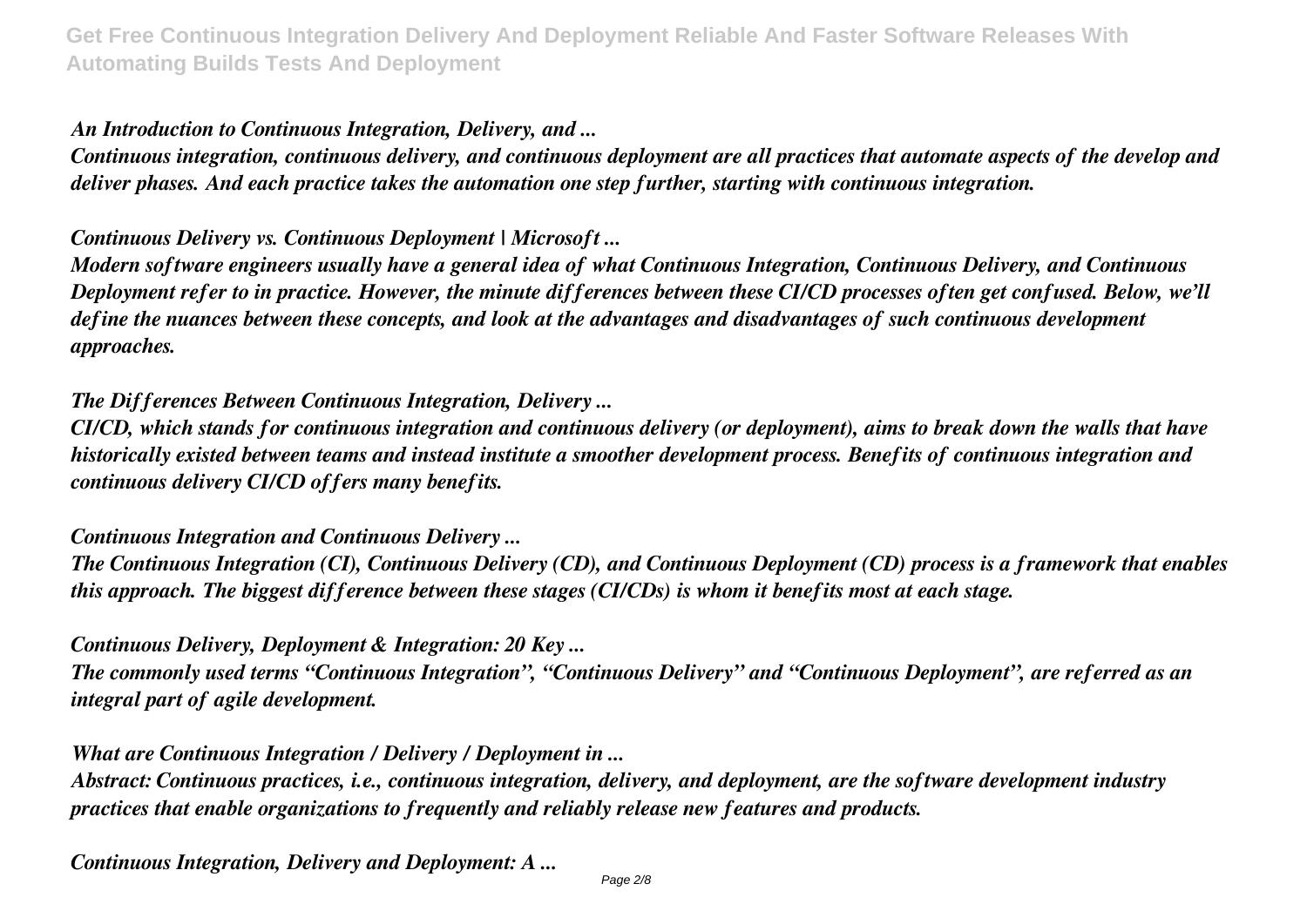*Continuous integration (CI) and continuous delivery (CD) embody a culture, set of operating principles, and collection of practices that enable application development teams to deliver code changes...*

#### *What is CI/CD? Continuous integration and continuous ...*

*Continuous Deployment (CD) is the continuation of Continuous Integration. Once the tests have been validated on the dev environment, it must be put into production. Continuous deployment, therefore, consists of automating deployment actions that were previously performed manually. This is why we often talk about CI/CD together.*

# *DevOps: What is Continuous Deployment & Delivery (CD)?*

*Continuous Integration and Continuous Delivery are among the most significant practices as they create an active process of integrating and delivering the product to the market. Small code changes can be made in the software code, making the entire process simpler and more accessible.*

# *What is Continuous Integration, Deployment, and Delivery?*

*These practices include continuous integration, deployment, and delivery, which allow for short release cycles, automation, and a direct connection to the source code repository. These practices are designed to enable teams to push incremental code updates to production quickly and safely.*

#### *Learn About Continuous Integration, Deployment, and Delivery*

*Continuous deployment takes a further step from continuous delivery. It is a software engineering practice that ensures code changes are continuously released into the production environment. The goal is to release a new version whenever developers make changes and automatically get those changes to the end users.*

#### *Continuous Delivery vs. Continuous Deployment: Where to ...*

*Continuous delivery is the process of getting all kinds of changes to production. Changes may include configuration changes, new features, error fixes etc. They are delivered to the user in a safe, quick and sustainable manner. The goal of Continuous Delivery is to make deployment predictable and scheduled in a routine manger.*

*What is Continuous Integration and Continuous Delivery (CI ...* Page 3/8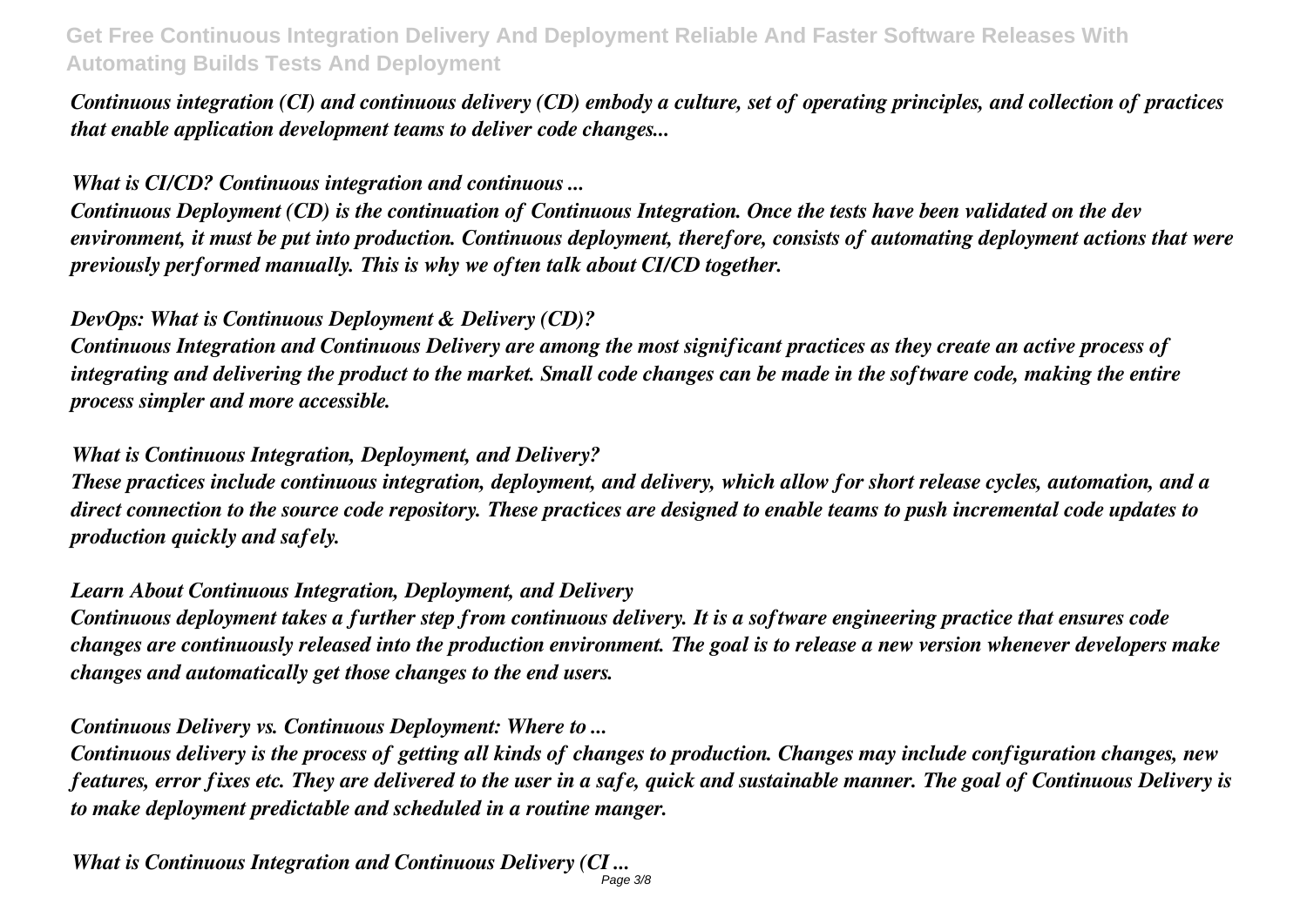*Explore the concepts of continuous delivery and continuous integration, key principles and tools for implementing them, and the differences between continuous integration, continuous delivery, and continuous deployment. Sign up for free access today and sample 7,151 courses, 110+ Practice Labs, and 10+ live online bootcamps across 67 subjects.*

#### *Continuous Integration & Continuous Deployment - Skillsoft*

*Continuous integration, delivery, and deployment are collectively referred to as continuous software development. Associated with both Agile and DevOps, they all work together to allow businesses to leverage automation in order to develop, build, test, and deploy higher-quality code more rapidly.*

# *Continuous Delivery, Continuous Deployment, and Continuous ...*

*Continuous Integration - is an automation to build and test application whenever new commits are pushed into the branch. Continuous Delivery - is Continuous Integration + Deploy application to production by "clicking on a button" (Release to customers is often, but on demand).*

#### *Continuous Integration vs. Continuous Delivery vs ...*

*Deployment is the final step of the overall 'continuous pipeline' that consists of integration, delivery, and deployment. The true experience of continuous deployment is automation to the level at which code is deployed to production, tested for correctness, and automatically reverted when wrong, or accepted if correct.*

*CI/CD | Continuous Integration | Delivery | Deployment CI CD Pipeline Using Jenkins | Continuous Integration and Deployment | DevOps Tutorial | Edureka Continuous Integration vs Continuous Delivery vs Continuous Deployment in a Easy Way Continuous Deployment vs Continuous Delivery DevOps: CI/CD Introduction (Continuous Integration, Continuous Delivery, Continuous Deployment) What is Continuous Integration? CI CD Pipeline Using Jenkins | Continuous Integration and Deployment | Intellipaat Difference between Continuous Integration, Delivery \u0026 Deployment What's Continuous Integration, Delivery, Deployment? DevOps knowledge [Beyond the Interview] Continuous Integration \u0026 Continuous Deployment: CICD Continuous Deployment vs Continuous Delivery | Continuous Integration And Deployment | Simplilearn*

*Continuous Integration, Delivery \u0026 Deployment | CI/CD Tutorial For Beginners | DevOps | Simplilearn What is CICD? What* Page 4/8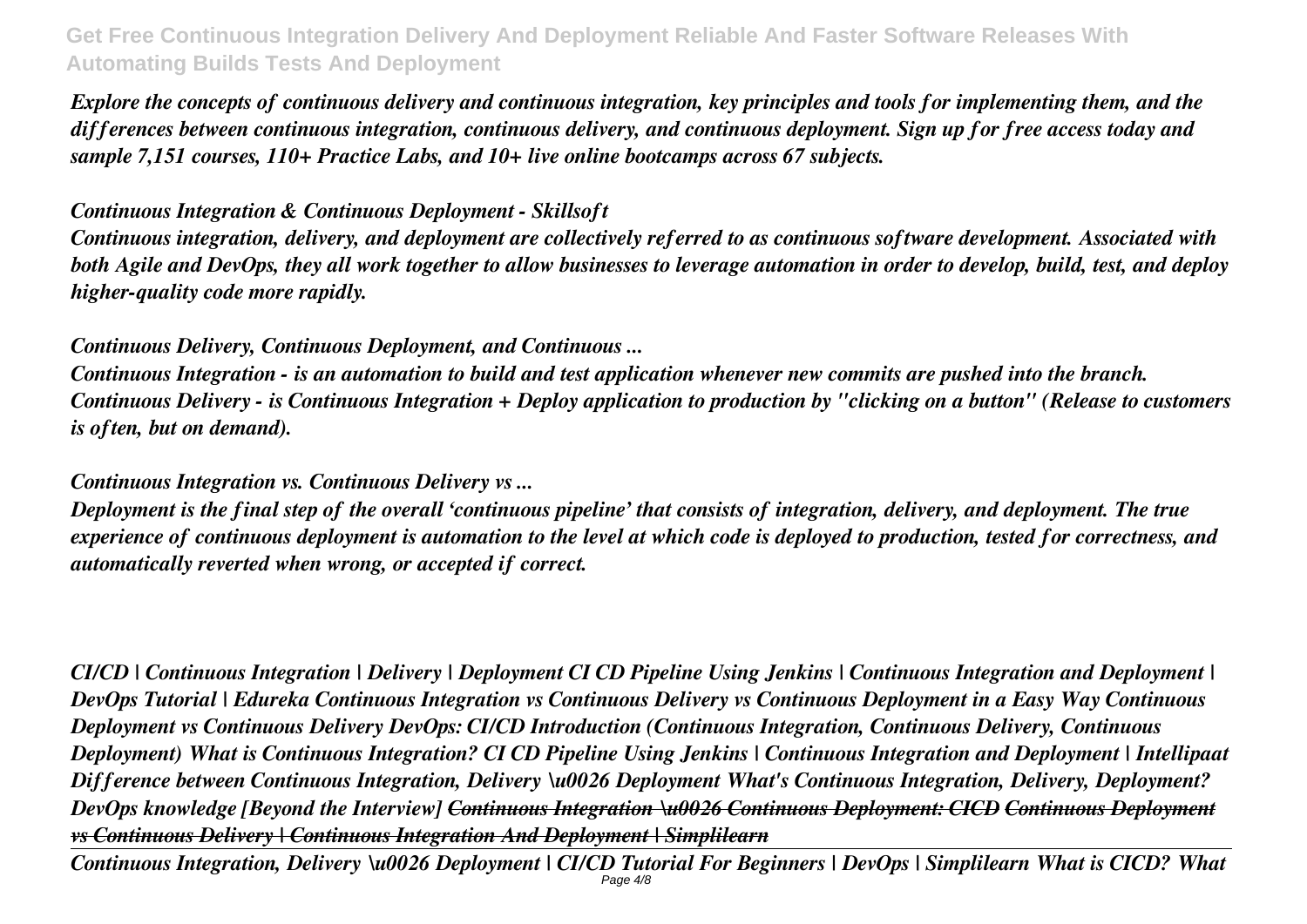*is Kubernetes DevOps CI/CD Explained in 100 Seconds Building and Deploying your Code with Azure Pipelines Build a CI/CD Pipeline for a React App | AWS CodePipeline Full Tutorial | Code With Me! What is DevOps? - In Simple English CI/CD pipelines explained GitHub Actions (CI/CD Flow) What is DevOps? Travis CI Tutorial - How to Use Travis CI with Github for Continuous Integration Continuous Delivery 101 (Part 1) Continuous Integration, Continuous Deployment (CI-CD) with Azure DevOps Continuous Delivery vs Continuous Deployment | DevOps Methodology | Devops Training | Edureka Professional Guides: Continuous Integration Continuous Delivery What Is Continuous Integration And Continuous Deployment? | DevOps CI CD Tutorial | Simplilearn Continuous Integration vs Continuous Delivery vs Continuous Deployment Understanding Continuous Integration and Continuous Deployment CICD What is CICD Process Continuous Integration and Delivery Into Kubernetes (Cloud Next '19) Continuous Integration Delivery And Deployment*

*Continuous delivery: You need a strong foundation in continuous integration and your test suite needs to cover enough of your codebase. Deployments need to be automated. The trigger is still manual but once a deployment is started there shouldn't be a need for human intervention.*

#### *Continuous integration vs. continuous delivery vs ...*

*Continuous delivery is an extension of continuous integration. It focuses on automating the software delivery process so that teams can easily and confidently deploy their code to production at any time. By ensuring that the codebase is always in a deployable state, releasing software becomes an unremarkable event without complicated ritual.*

#### *An Introduction to Continuous Integration, Delivery, and ...*

*Continuous integration, continuous delivery, and continuous deployment are all practices that automate aspects of the develop and deliver phases. And each practice takes the automation one step further, starting with continuous integration.*

#### *Continuous Delivery vs. Continuous Deployment | Microsoft ...*

*Modern software engineers usually have a general idea of what Continuous Integration, Continuous Delivery, and Continuous Deployment refer to in practice. However, the minute differences between these CI/CD processes often get confused. Below, we'll define the nuances between these concepts, and look at the advantages and disadvantages of such continuous development approaches.*

*The Differences Between Continuous Integration, Delivery ...*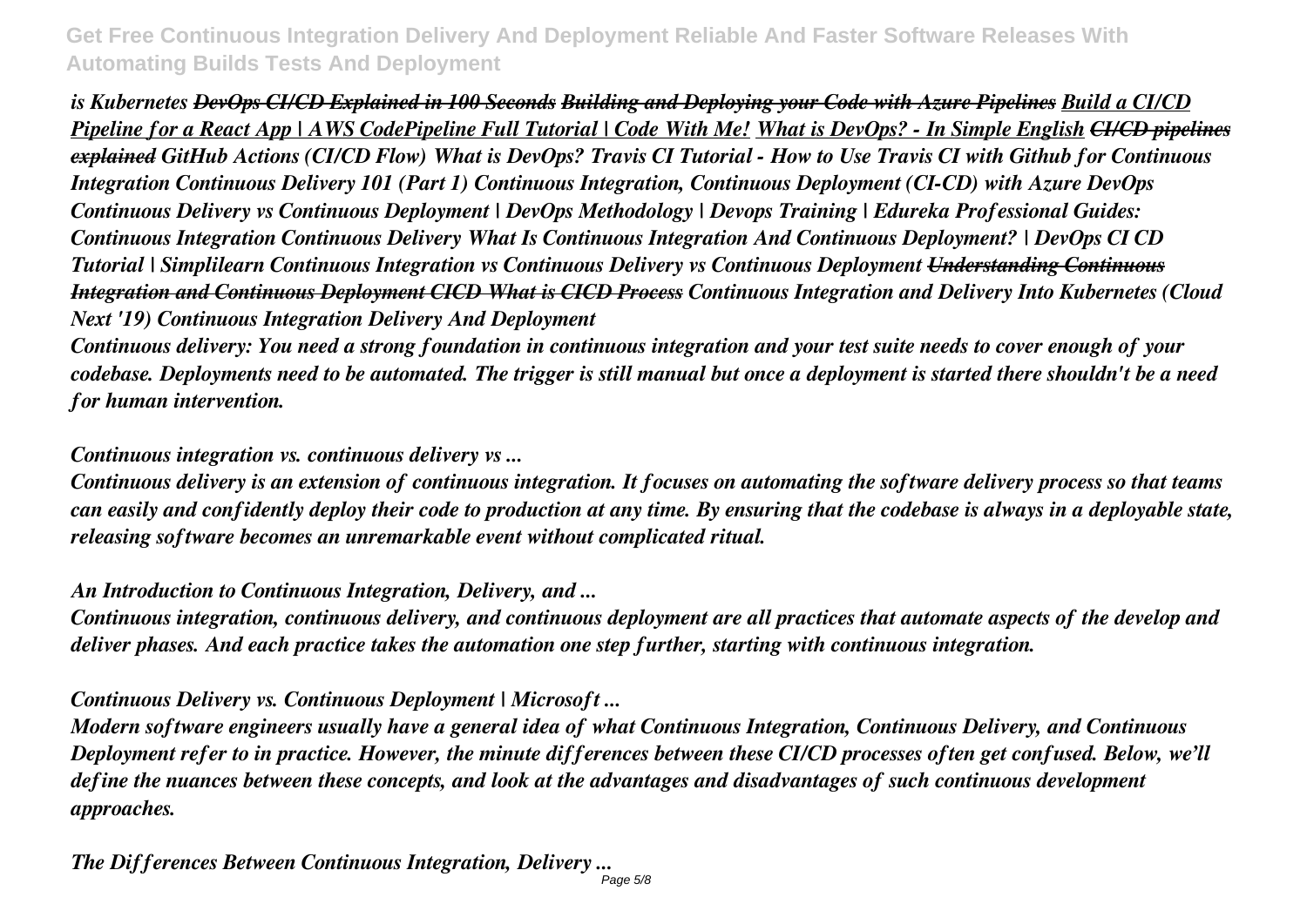*CI/CD, which stands for continuous integration and continuous delivery (or deployment), aims to break down the walls that have historically existed between teams and instead institute a smoother development process. Benefits of continuous integration and continuous delivery CI/CD offers many benefits.*

*Continuous Integration and Continuous Delivery ...*

*The Continuous Integration (CI), Continuous Delivery (CD), and Continuous Deployment (CD) process is a framework that enables this approach. The biggest difference between these stages (CI/CDs) is whom it benefits most at each stage.*

*Continuous Delivery, Deployment & Integration: 20 Key ...*

*The commonly used terms "Continuous Integration", "Continuous Delivery" and "Continuous Deployment", are referred as an integral part of agile development.*

*What are Continuous Integration / Delivery / Deployment in ...*

*Abstract: Continuous practices, i.e., continuous integration, delivery, and deployment, are the software development industry practices that enable organizations to frequently and reliably release new features and products.*

*Continuous Integration, Delivery and Deployment: A ...*

*Continuous integration (CI) and continuous delivery (CD) embody a culture, set of operating principles, and collection of practices that enable application development teams to deliver code changes...*

*What is CI/CD? Continuous integration and continuous ...*

*Continuous Deployment (CD) is the continuation of Continuous Integration. Once the tests have been validated on the dev environment, it must be put into production. Continuous deployment, therefore, consists of automating deployment actions that were previously performed manually. This is why we often talk about CI/CD together.*

# *DevOps: What is Continuous Deployment & Delivery (CD)?*

*Continuous Integration and Continuous Delivery are among the most significant practices as they create an active process of integrating and delivering the product to the market. Small code changes can be made in the software code, making the entire process simpler and more accessible.*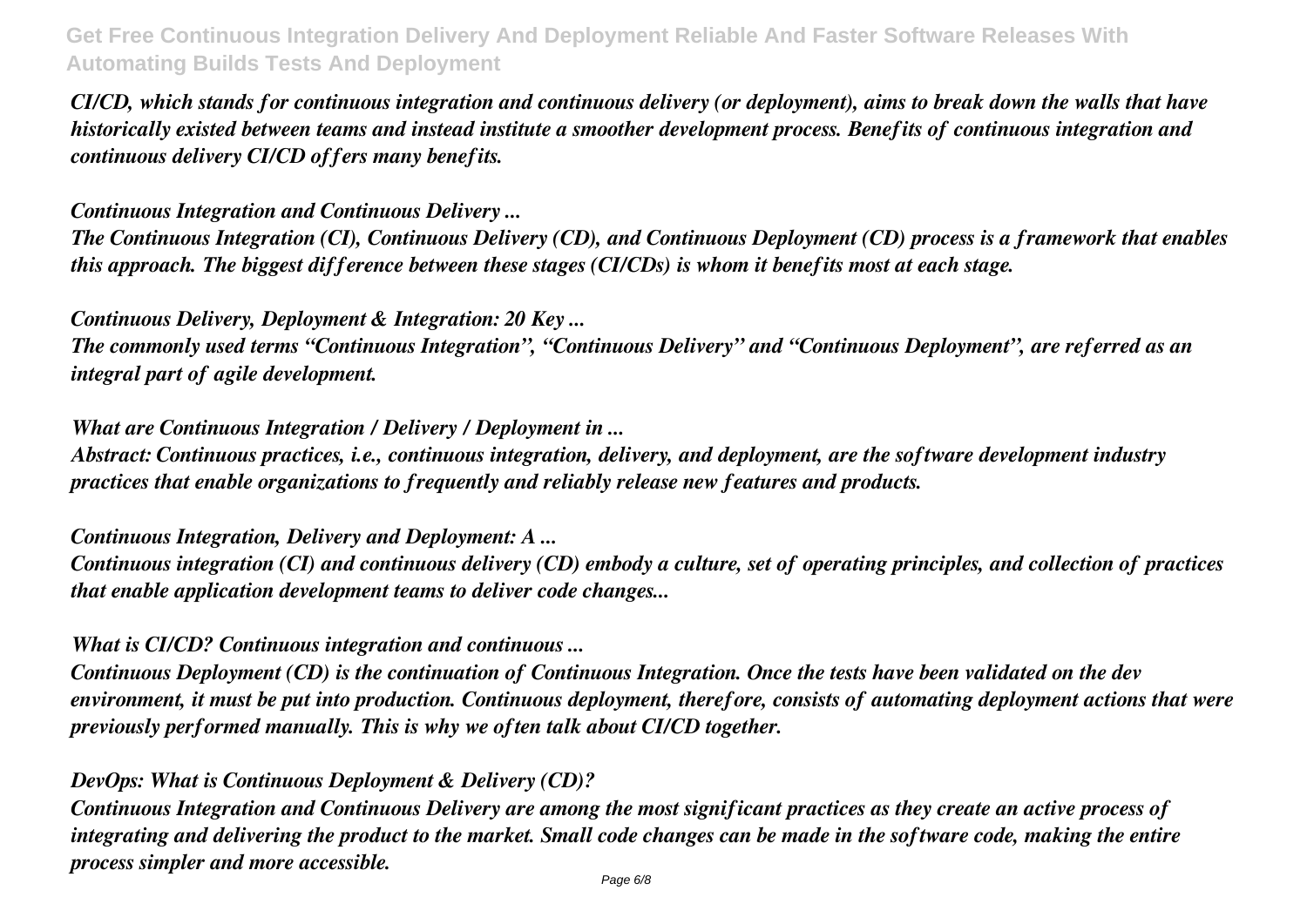# *What is Continuous Integration, Deployment, and Delivery?*

*These practices include continuous integration, deployment, and delivery, which allow for short release cycles, automation, and a direct connection to the source code repository. These practices are designed to enable teams to push incremental code updates to production quickly and safely.*

# *Learn About Continuous Integration, Deployment, and Delivery*

*Continuous deployment takes a further step from continuous delivery. It is a software engineering practice that ensures code changes are continuously released into the production environment. The goal is to release a new version whenever developers make changes and automatically get those changes to the end users.*

# *Continuous Delivery vs. Continuous Deployment: Where to ...*

*Continuous delivery is the process of getting all kinds of changes to production. Changes may include configuration changes, new features, error fixes etc. They are delivered to the user in a safe, quick and sustainable manner. The goal of Continuous Delivery is to make deployment predictable and scheduled in a routine manger.*

# *What is Continuous Integration and Continuous Delivery (CI ...*

*Explore the concepts of continuous delivery and continuous integration, key principles and tools for implementing them, and the differences between continuous integration, continuous delivery, and continuous deployment. Sign up for free access today and sample 7,151 courses, 110+ Practice Labs, and 10+ live online bootcamps across 67 subjects.*

# *Continuous Integration & Continuous Deployment - Skillsoft*

*Continuous integration, delivery, and deployment are collectively referred to as continuous software development. Associated with both Agile and DevOps, they all work together to allow businesses to leverage automation in order to develop, build, test, and deploy higher-quality code more rapidly.*

# *Continuous Delivery, Continuous Deployment, and Continuous ...*

*Continuous Integration - is an automation to build and test application whenever new commits are pushed into the branch. Continuous Delivery - is Continuous Integration + Deploy application to production by "clicking on a button" (Release to customers* Page 7/8